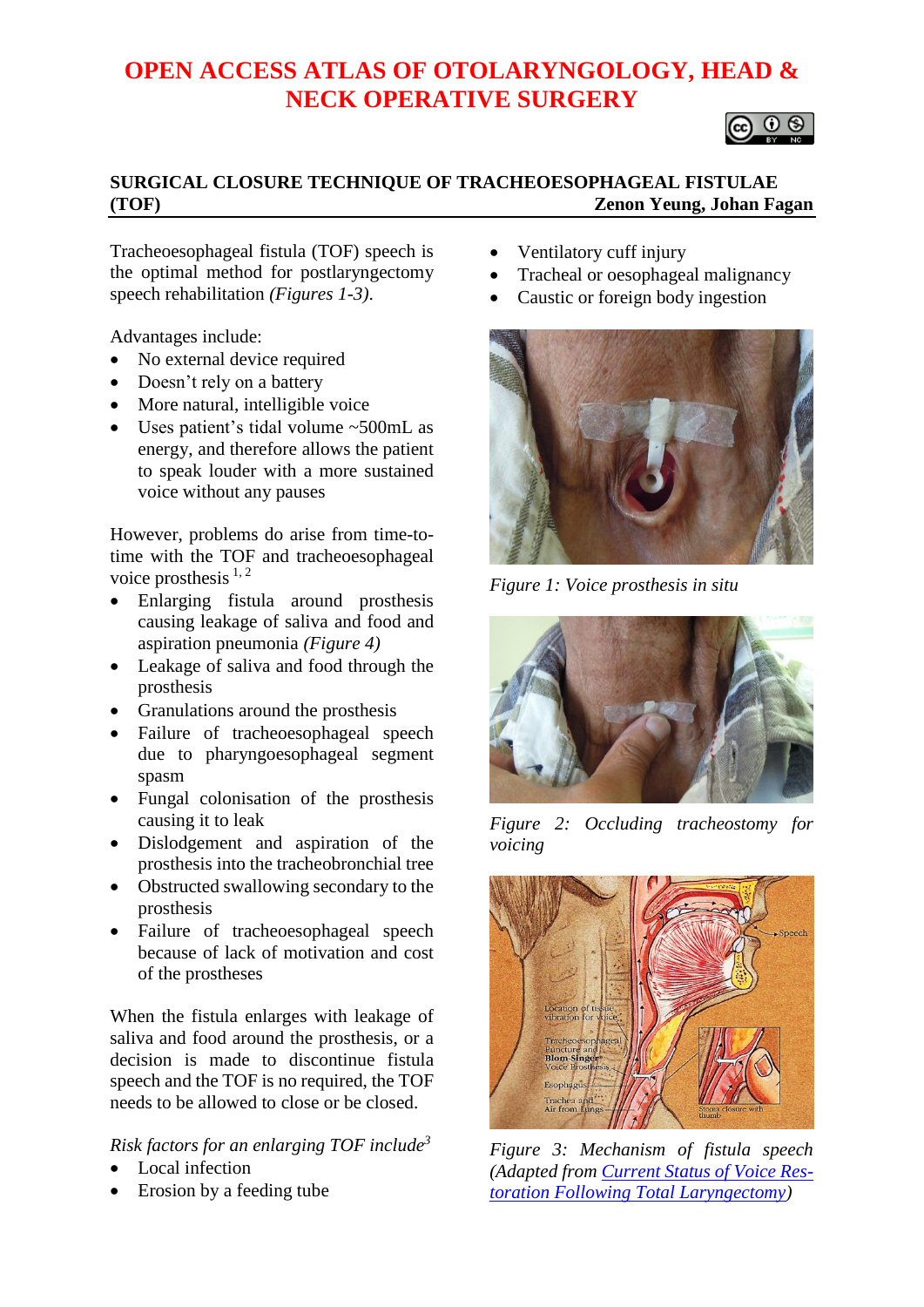

*Figure 4: Very large TOF with the nasogastric feeding tube visible in the oesophagus*

## *Conservative management*

- Most enlarged TOFs causing salivary leaks respond to conservative measures to *shrink the diameter of the fistula* such as *reducing the size of the prosthesis* or replacing it with a *smaller sized urinary catheter*
- Some patients may have to *abandon tracheoesophageal speech* because of continued leakage with aspiration, or failed phonation.<sup>2</sup> In such cases the prosthesis is removed and the patient is fed via a nasogastric feeding tube until the fistula seals spontaneously, usually within 2 weeks after removal of the prosthesis
- If the fistula *remains patent but is small*, *silver nitrate* or *electrical cauterisation* may be applied to the fistula <sup>4</sup>
- *Alternative methods* include
	- $\circ$  Insertion a silicone septal button  $\frac{5}{2}$
	- o Purse-string suture around the TOF
	- o Fat <sup>6</sup> / collagen / Teflon injection around the TOF<sup>7</sup>

## *Surgical closure of TOF*

If above conservative treatments fail, or there is a very large TOF as in *Figure 4,* surgical closure of a TOF becomes necessary. Repuncture with placement of a new tracheoesophageal prosthesis is possible sometime after closure of the problematic fistula. Candidates for surgical closure should also be counseled about alternative methods of voice rehabilitation *e.g.* oesophageal speech and electrolarynx.

When planning closure of a TOF, *assess the size of the stoma* for the presence of stomal stenosis so that *stomaplasty* can be performed at the time of closure of the TOF.

TOFs are notoriously difficult to close, and the success rate is highly variable  $<sup>7</sup>$  due to</sup> the poor blood supply of the irradiated and fibrotic tissue. Various methods of TOF closure have been reported:

- Layered closure
- Muscle rotation flaps (Sternocleidomastoid, [pectoralis major\)](https://vula.uct.ac.za/access/content/group/ba5fb1bd-be95-48e5-81be-586fbaeba29d/Pectoralis%20major%20flap-1.pdf)
- Free or pedicled fasciocutaneous flaps [\(radial forearm free flap](https://vula.uct.ac.za/access/content/group/ba5fb1bd-be95-48e5-81be-586fbaeba29d/Radial%20Free%20Forearm%20Flap%20_RFFF_%20Surgical%20Technique.pdf)<sup>3</sup>, [deltopec](http://vula.uct.ac.za/access/content/group/ba5fb1bd-be95-48e5-81be-586fbaeba29d/Deltopectoral%20flap%20and%20cervicodeltopectoral%20fasciocutaneous%20flaps%20for%20head%20and%20neck%20reconstruction.pdf)[toral](http://vula.uct.ac.za/access/content/group/ba5fb1bd-be95-48e5-81be-586fbaeba29d/Deltopectoral%20flap%20and%20cervicodeltopectoral%20fasciocutaneous%20flaps%20for%20head%20and%20neck%20reconstruction.pdf) <sup>8</sup>, [supraclavicular](https://vula.uct.ac.za/access/content/group/ba5fb1bd-be95-48e5-81be-586fbaeba29d/Supraclavicular%20flap%20for%20head%20_%20neck%20reconstruction.pdf) flaps)

However, use of flaps is limited by the bulkiness of the flaps.

The method described below is simple and does not require any flaps, unless closure of the oesophageal defect will result in oesophageal stenosis and requires reconstruction with a flap for that reason.

## *Surgical steps*

- The procedure is performed under general anaesthesia with intermittent apnoea
- Intubate the patient via the tracheostoma with a small armoured endotracheal tube
- Insert a nasogastric tube
- Prepare and drape to leave the neck exposed from the mandible down to the upper chest
- Local anaesthetic with adrenaline is injected around edge of the tracheostoma
- Make a circumferential incision around the stoma with a 15 blade *(Figure 5)*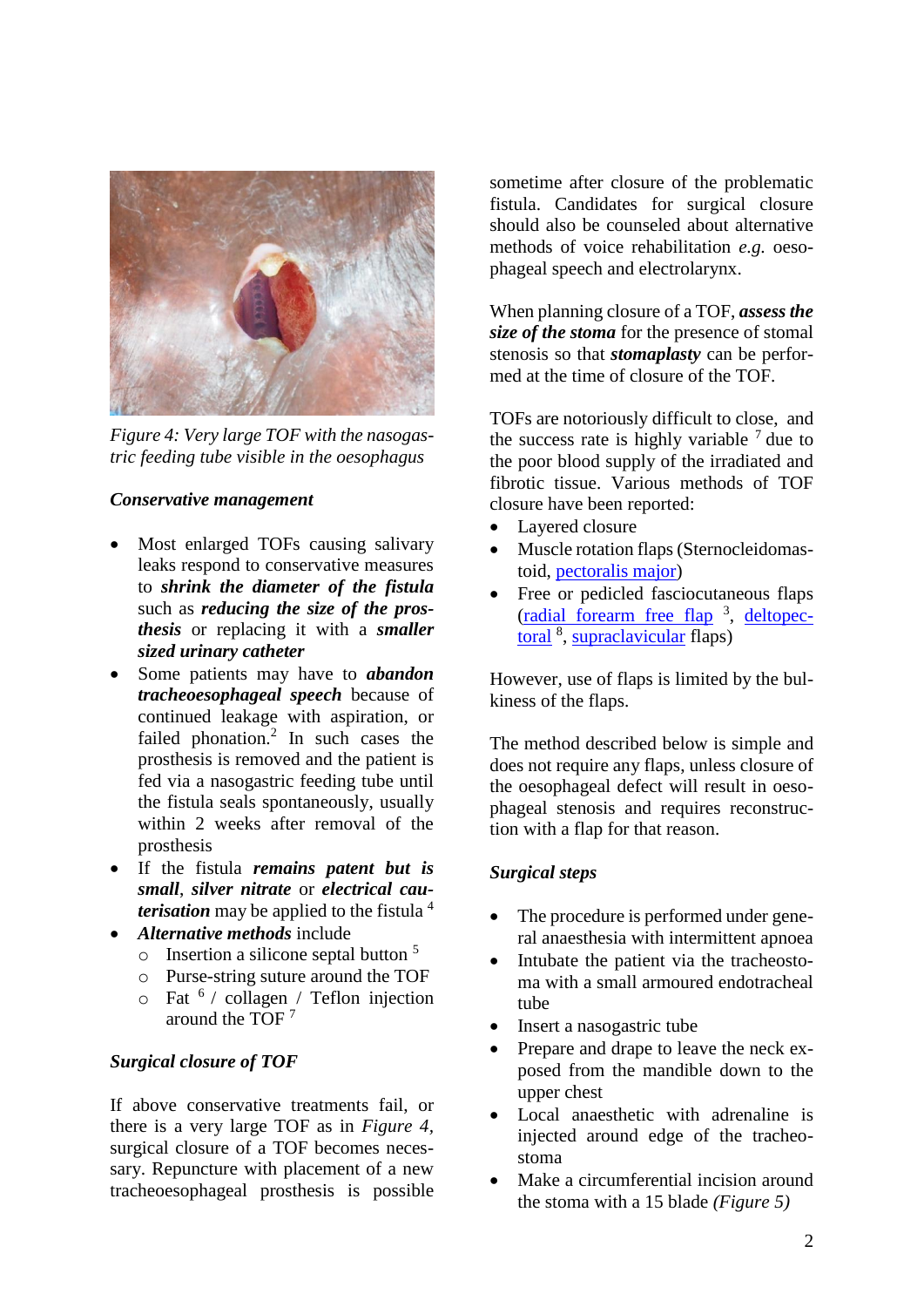Dissect 360 degrees along the wall of the trachea for a few centimeters, using electrocautery and dissecting scissors *(Figure 5)*



*Figure 5: Tracheostoma incised circumferentially and for a few centimeters along the wall of the trachea* 

- Posteriorly, dissect carefully with scissors in a plane between the membranous part of the trachea and the anterior wall of the oesophagus *(Figure 6)*
- Avoid accidentally opening into the oesophagus
- Continue the dissection inferiorly beyond the TOF *(Figure 6);* dense fibrosis between the trachea and oesophagus can make identification of the TOF difficult



*Figure 6: TOF identified and divided. The oesophageal defect is being closed with 3-0 Vicryl sutures*

- With the fistula identified, it is divided. Leakage of saliva or mucus may be seen from the oesophageal side
- Oversew the oesophageal mucosa with interrupted 3-0 absorbable Vicryl
- Resect the proximal trachea beyond the **TOF**
- Mobilise the trachea so that it comforttably reaches the skin surface *(Figure 7)*
- Suture the trachea to the skin edge with 2-0 Vicryl or Nylon stitches using a modified mattress technique
- No drain is required



*Figure 7: Trachea is mobilised and proximal tracheal rings are resected inferior to the level of the TOF*



*Figure 5: Tracheostoma is closed with 2-0 Vicryl or Nylon stitches using modified mattress sutures*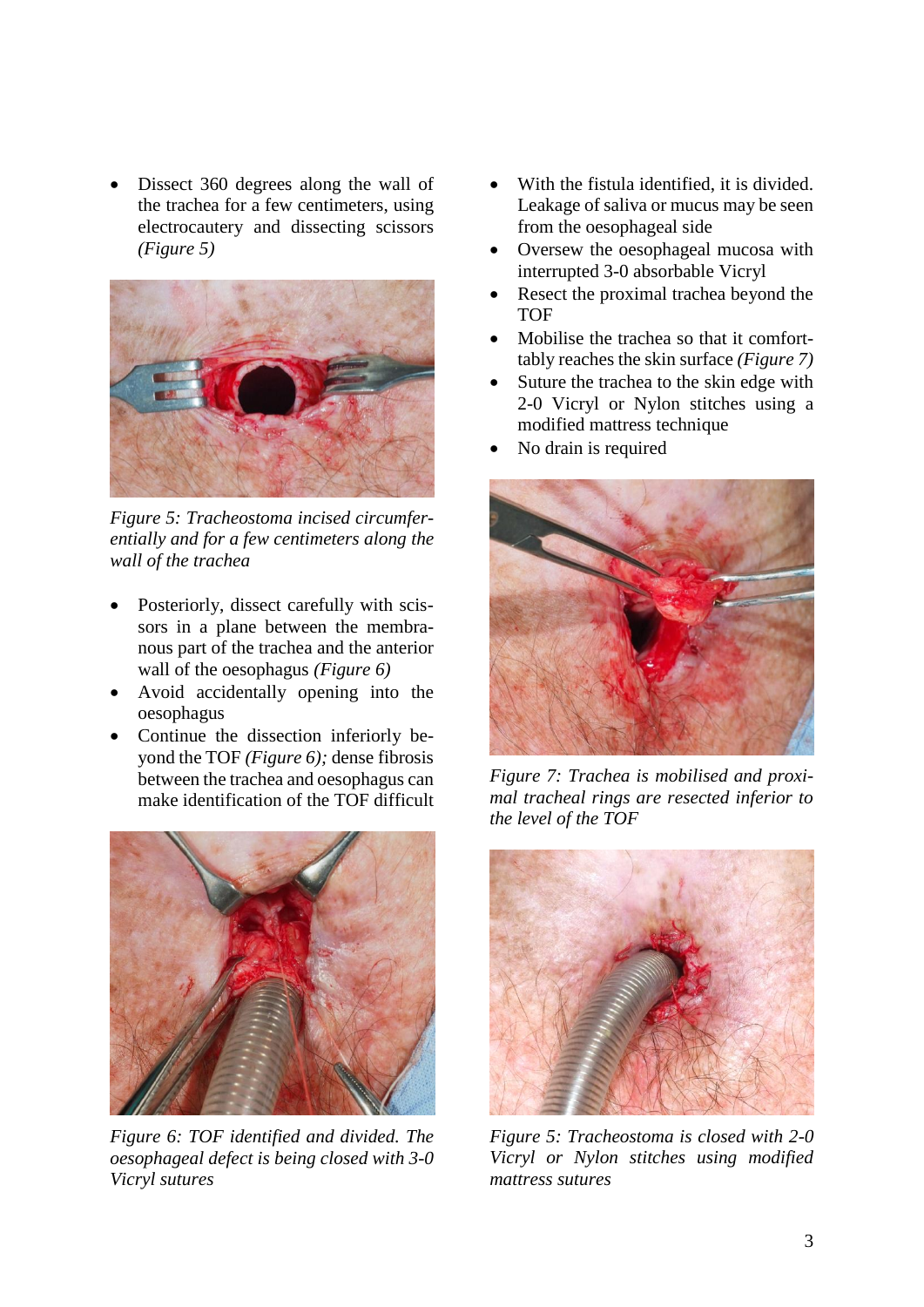# *Postoperative Care*

- Patient is kept nil by mouth for 5-7 days, and fed via the NGT
- A secondary TOF can be made once the wounds have healed and matured, not sooner than a month after surgery
- Reinserting a prosthesis too soon may result in the prosthesis having to be replaced with a shorter length prosthesis as the scar matures

## **Case of exposed common carotid artery**

This case illustrates the *proximity of the common carotid artery to the trachea*, and the need to maintain a dissection plane on the tracheal wall. The patient had a very large tracheoesophageal fistula that had developed spontaneously some years after surgery and radiation therapy *(Figures 4, 6)*. During the dissection the common carotid artery was noted to be covered by only a thin layer of scar tissue in the left lateral wall of the tracheostoma with the tracheal rings having resorbed *(Figure 7).* The trachea was stuck down and fibrotic, and mobilizing the trachea was not possible.



*Figure 6: Large tracheoesophageal fistula with nasogastric tube visible in the midline*

The carotid artery was carefully exposed over a length of 3cms *(Figure 7)*. The oesophageal fistula was repaired with 3-0 Vicryl.



*Figure 7: After dissecting the trachea around the stoma, we noted a medialized left common carotid artery (CCA) situated in the lateral wall of the tracheostoma*

A [supraclavicular flap](https://vula.uct.ac.za/access/content/group/ba5fb1bd-be95-48e5-81be-586fbaeba29d/Supraclavicular%20flap%20for%20head%20_%20neck%20reconstruction.pdf) was designed (*Figures 8-10)* and tunneled into the stoma to cover and isolate the carotid from the tracheostoma to avoid carotid artery blowout in the future.



*Figure 8: Supraclavicular flap design*



*Figure 9: Raised supraclavicular island flap*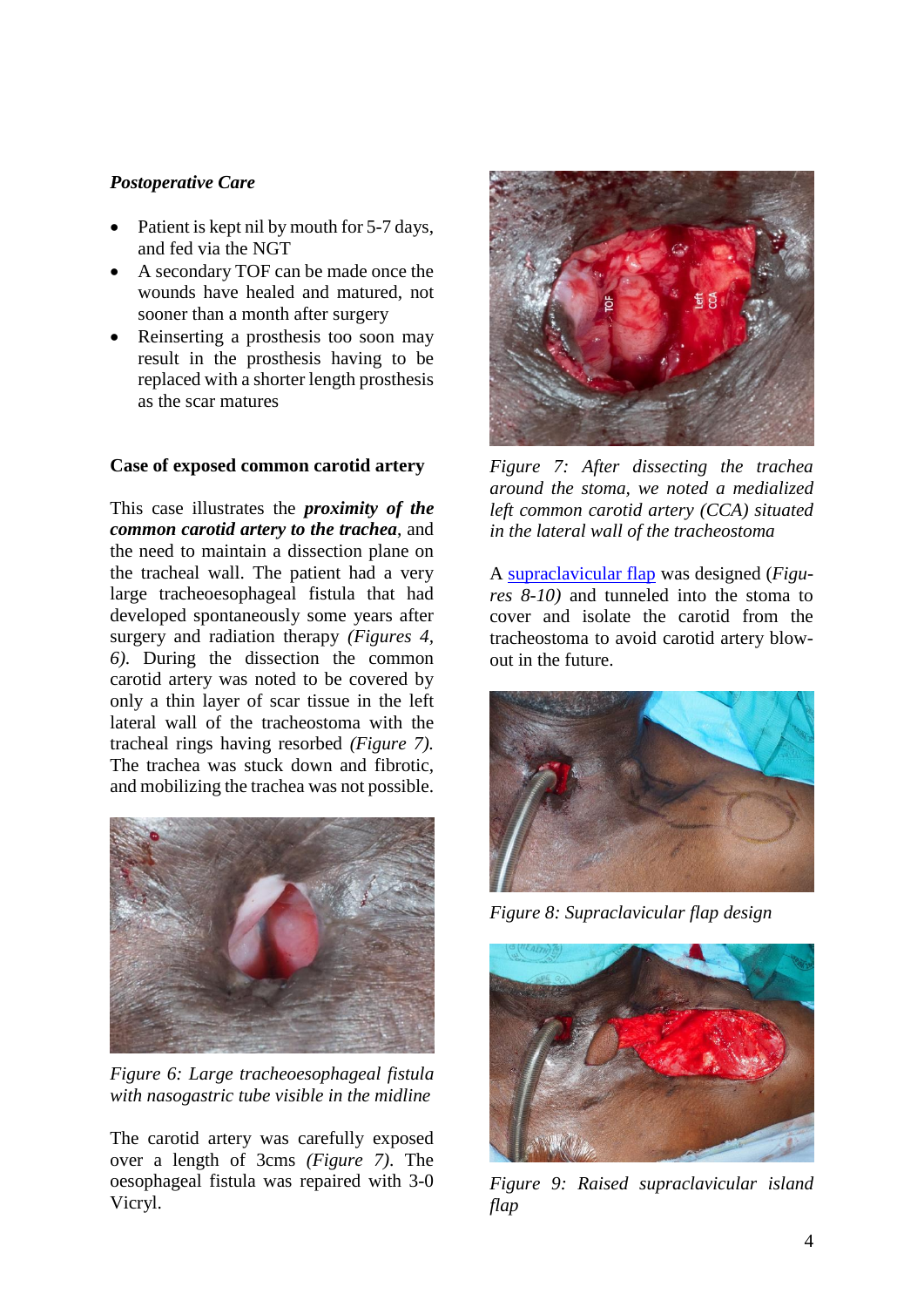

*Figure 10: Exposed common carotid artery before flap inset*



*Figure 11: Supraclavicular flap inset to cover the exposed common carotid and overlay the oesophageal repair*

## **References**

- 1. Myers EN. Closure of Tracheoesophageal Fistula. Ch 51 - *Operative Otolaryngology, Head and Neck Surgery* 2 nd Ed. (2008) ISBN: 9780323248013
- 2. Stafford FW. Current indications and complications of tracheoesophageal puncture for voice restoration after laryngectomy. *Curr Opin Otolaryngol Head Neck Surg*. 2003;11(2):89-95
- 3. Wreesmann VB, Smeele LE, Hilgers FJ, Lohuis PJ. Closure of tracheoesophageal fistula with prefabricated revascularized bilaminar radial forearm free flap. *Head Neck*. 2009;31(6):838-42
- 4. Hosal SA, Myers EN. How I do it: closure of tracheoesophageal puncture site. *Head Neck*. 2001;23(3):214-6
- 5. Schmitz S, Van Damme JP, Hamoir M. A simple technique for closure of persistent tracheoesophageal fistula after total laryngectomy. *Otolaryngol Head Neck Surg*. 2009;140(4):601-3
- 6. Perie S, Ming X, Dewolf E, St Guily JL. Autologous fat injection to treat leakage around tracheoesophageal puncture. *Am J Otolaryngol*. 2002;23(6):345-50
- 7. Moerman M, Vermeersch H, Heylbroeck P. A simple surgical technique for tracheoesophageal fistula closure. *Eur Arch Otorhinolaryngol*. 2004;261 (7):381-5
- 8. Murono S, Ishikawa E, Nakanishi Y, et al. Closure of tracheoesophageal fistula with prefabricated deltopectoral flap. *Asian J Surg*. 2016;39(4):243-6

#### **Author**

Wing Chi Zenon Yeung MBChB (CUHK), FHKCORL, FHKAM, FRCSEd (ORL) Associate Consultant United Christian Hospital and Tseung Kwan O Hospital, Hong Kong SAR Honorary Clinical Assistant Professor Department of Otorhinolaryngology, Head and Neck Surgery The Chinese University of Hong Kong Hong Kong SAR [dr.zenon.yeung@gmail.com](mailto:dr.zenon.yeung@gmail.com)

#### **Author & Editor**

Johan Fagan MBChB, FCS(ORL), MMed Professor and Chairman Division of Otolaryngology University of Cape Town Cape Town, South Africa [johannes.fagan@uct.ac.za](mailto:johannes.fagan@uct.ac.za)

*THE OPEN ACCESS ATLAS OF OTOLARYNGOLOGY, HEAD & NECK OPERATIVE SURGERY* [www.entdev.uct.ac.za](http://www.entdev.uct.ac.za/)